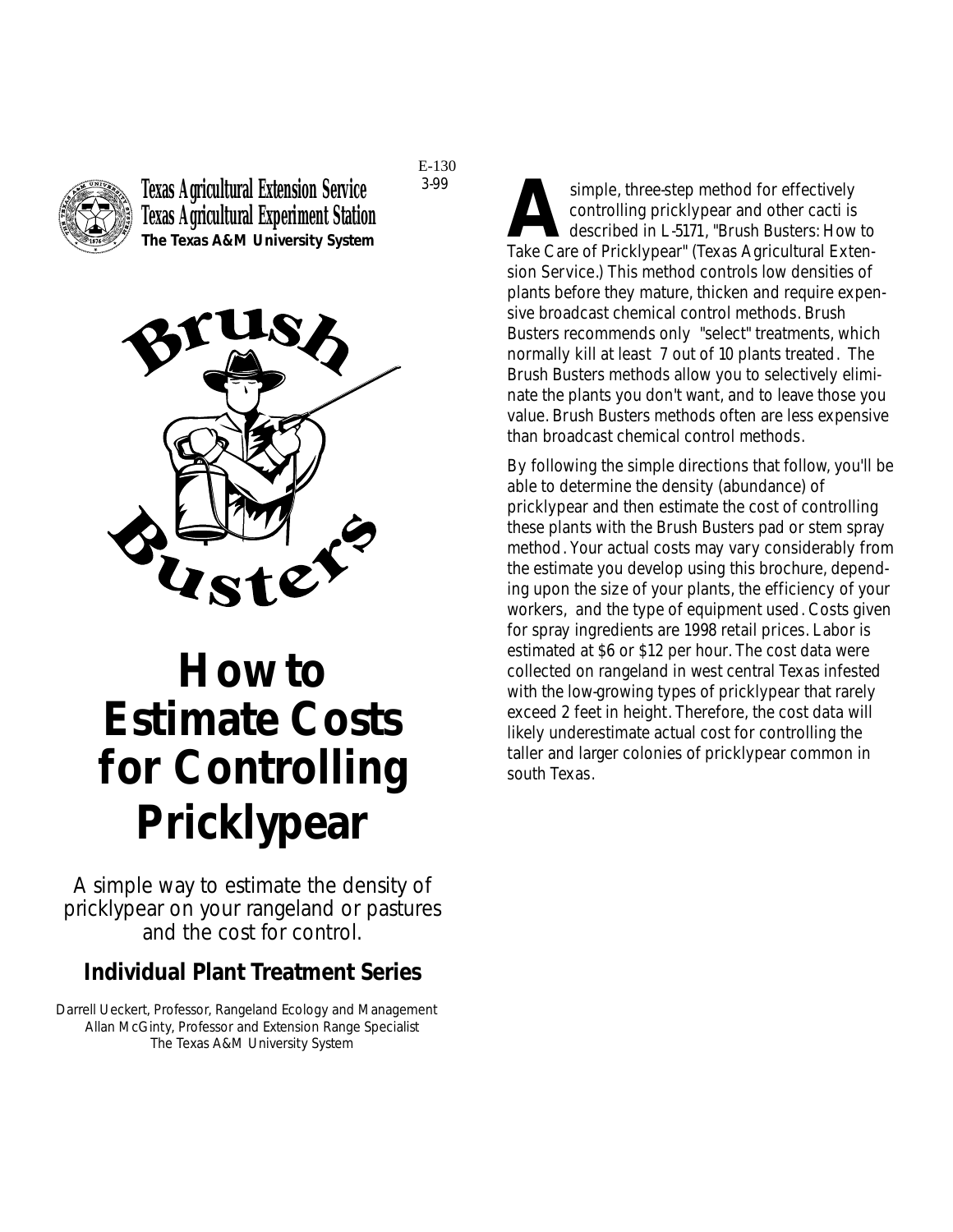### **Step 1. Estimate pricklypear density (number of plants per acre).**

- Select a representative area in your pasture. Pick a landmark on the horizon or some object in the pasture and walk 363 feet (this is about 121 big steps) toward that landmark or object. Stop. (If large brush prevents seeing 363 feet or walking in a straight line, see the Note below).
- Turn around and slowly return along a straight line to your starting point. As you proceed, count every pricklypear rooted within 3 feet of your path (about an arm's length on both your right and left sides).
- To calculate the number of pricklypear per acre, multiply the number of pricklypear counted along the line by 20. For example, if you counted eight plants, then the density is 160 plants per acre (8 x 20).
- Repeat this procedure in at least three more representative areas.

• Total the samples, then divide by the number of samples to calculate an average plant density for your pasture. This average will be the "plants/acre" value you will use in Step #2. Example: If you had four estimates of 160, 100, 60 and 80 plants per acre, then your average plant density is 100 plants per acre  $(160+100+60+80 = 400; 400 \div 4 = 100$ 100).

Note: An alternative method is to mark off a square area 66 feet (about 22 big steps) on a side. Count the number of pricklypear plants rooted in this area, then multiply the number by 10 to calculate the number of pricklypear per acre. Repeat this procedure in at least three more representative areas, then calculate the average pricklypear density for your pasture.

**Spray cost** 

**Spray cost plus labor @ \$6/hr**

## **Step 2. Use the graphs to estimate cost per acre.**

- Find the graph in Figure 1 that is best for your situation. The upper graph shows the cost for the spray only. The center graph shows total cost for spray plus labor at \$6 per hour. The bottom graph shows total cost for spray plus labor at \$12 per hour.
- Locate your average plant density (the average calculated in Step #1) on the lower, horizontal axis (density axis) of the appropriate graph. Draw an imaginary line straight up from your average plant density to the center of the bold sloping line.
- From the point at which the imaginary vertical line intersects the bold sloping line, draw an imaginary, horizontal line to the vertical axis (cost axis) on the left of the graph. Make a mark on the cost axis. This point is an estimate of what your cost per acre should be in \$/acre. Example: If you have an average of 100 pricklypear plants per acre, and your labor cost is \$6 per hour, then the estimated cost of treatment is about \$7.50 per acre (Fig. 1, middle graph.)

**10 20 30**  $\mathbf{0}^{\perp}_{\mathbf{0}}$ **Spray cost plus labor @ \$12/hr 0 200 400 Pricklypear density (number/acre) Busters pad or stem spray method.**  $\begin{bmatrix} 0 & 200 & 400 & 600 & 800 & 1000 \end{bmatrix}$ 

**10**

**0**

**40**

**20**

**Cost (\$/acre)**

Cost (\$/acre)

**30**

**40**

**0**

**10**

**20**

**30**

**40**

**Figure 1. Costs for controlling various densities of pricklypear with the Brush**